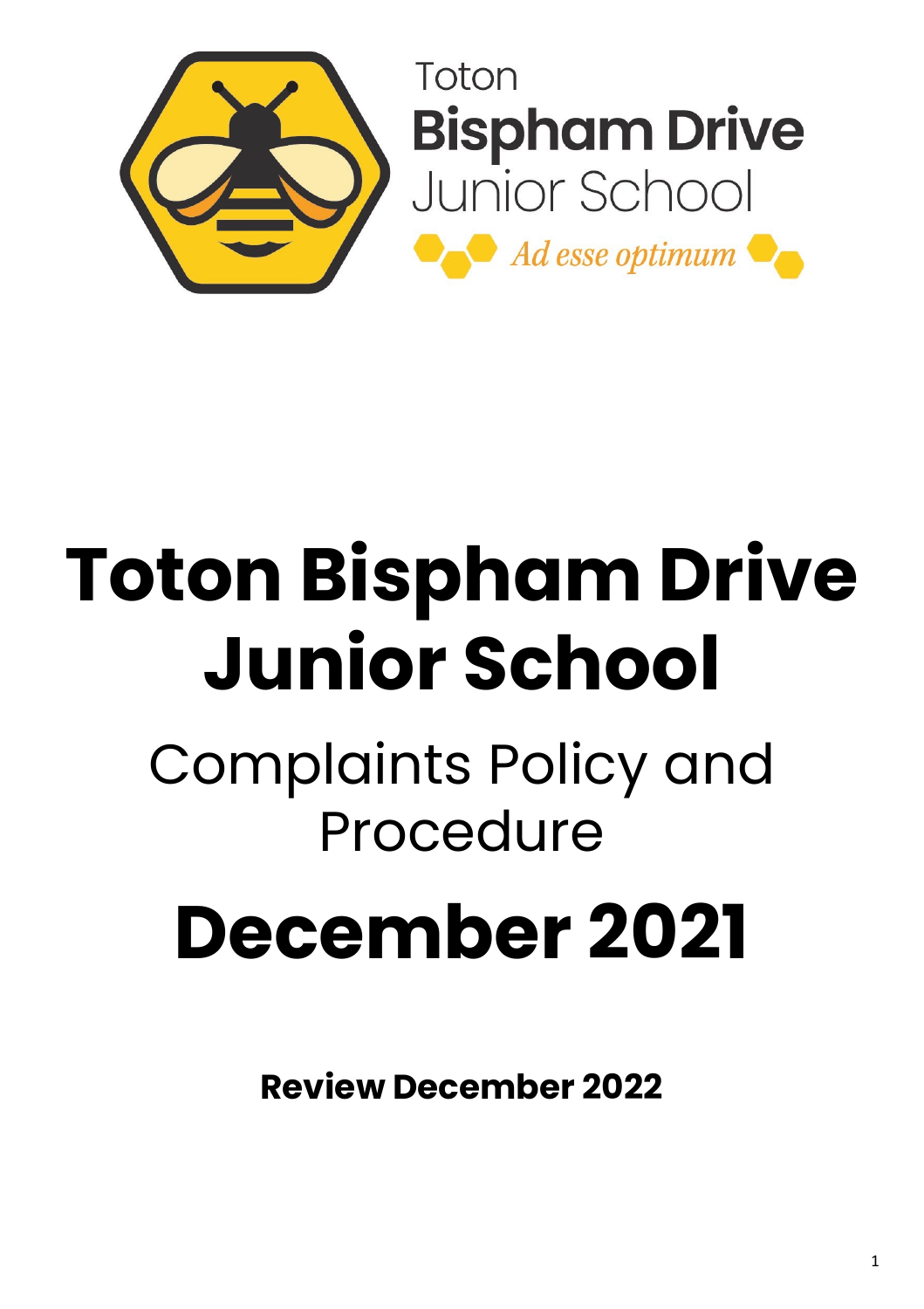

#### **Who can make a complaint?**

This complaints procedure is not limited to parents or carers of children that are registered at the school. Any person, including members of the public, may make a complaint to Bispham Drive Junior School about any provision of facilities or services that we provide. Unless complaints are dealt with under separate statutory procedures (such as appeals relating to exclusions or admissions), we will use this complaints procedure.

#### **The difference between a concern and a complaint**

A concern may be defined as '*an expression of worry or doubt over an issue considered to be important for which reassurances are sought'*.

A complaint may be defined as '*an expression of dissatisfaction however made, about actions taken or a lack of action*'.

It is in everyone's interest that concerns and complaints are resolved at the earliest possible stage. Many issues can be resolved informally, without the need to use the formal stages of the complaints procedure. Bispham Drive takes concerns seriously and will make every effort to resolve the matter as quickly as possible.

If you have difficulty discussing a concern with a particular member of staff, we will respect your views. In these cases, Mrs Fitch, the School Complaints Co-ordinator will refer you to another staff member. Similarly, if the member of staff directly involved feels unable to deal with a concern, Mrs Fitch will refer you to another staff member. The member of staff may be more senior but does not have to be. The ability to consider the concern objectively and impartially is more important.

We understand however, that there are occasions when people would like to raise their concerns formally. In this case, Bispham Drive will attempt to resolve the issue internally, through the stages outlined within this complaints procedure.

#### **How to raise a concern or make a complaint**

A concern or complaint can be made in person, in writing or by telephone. They may also be made by a third party acting on behalf of a complainant, as long as they have appropriate consent to do so.

Concerns should be raised with either the class teacher or headteacher. If the issue remains unresolved, the next step is to make a formal complaint.

Complainants should not approach individual governors to raise concerns or complaints. They have no power to act on an individual basis and it may also prevent them from considering complaints at Stage 2 of the procedure.

Complaints against school staff (except the headteacher) should be made in the first instance, to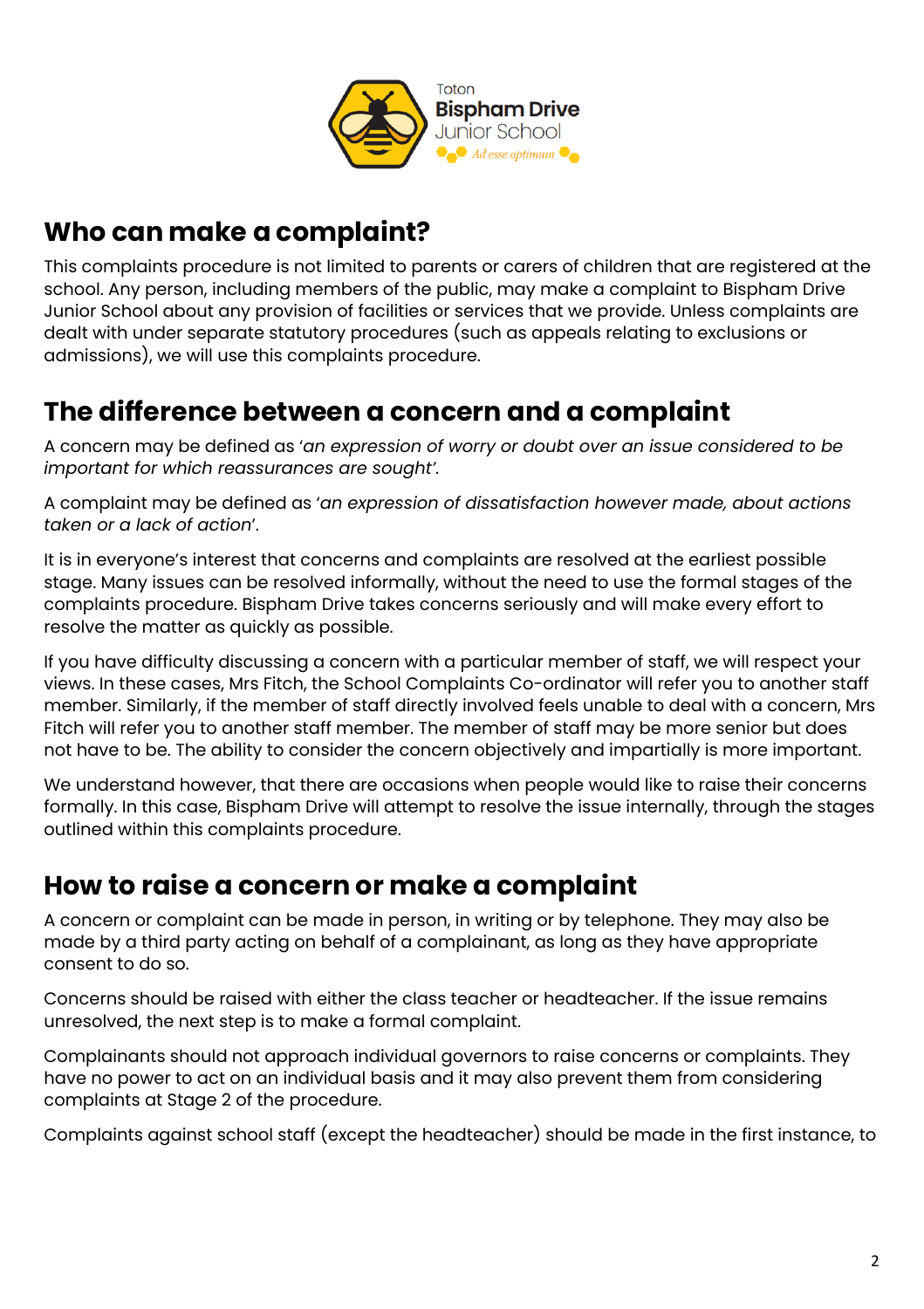

the headteacher via the school office*.* Please mark them as Private and Confidential.

Complaints that involve or are about the headteacher should be addressed to Mrs Cooper (the Chair of Governors), via the school office. Please mark them as Private and Confidential.

Complaints about the Chair of Governors, any individual governor or the whole governing body should be addressed to Mr Harvey (the Clerk to the Governing Body) via the school office. Please mark them as Private and Confidential.

For ease of use, a template complaint form is included at the end of this procedure. If you require help in completing the form, please contact the school office. You can also ask third party organisations like the Citizens Advice to help you.

In accordance with equality law, we will consider making reasonable adjustments if required, to enable complainants to access and complete this complaints procedure. For instance, providing information in alternative formats, assisting complainants in raising a formal complaint or holding meetings in accessible locations.

#### **Anonymous complaints**

We will not normally investigate anonymous complaints. However, the headteacher or Chair of Governors, if appropriate, will determine whether the complaint warrants an investigation.

## **Time scales**

You must raise the complaint within three months of the incident or, where a series of associated incidents have occurred, within three months of the last of these incidents. We will consider complaints made outside of this time frame if exceptional circumstances apply.

#### **Complaints received outside of term time**

We will consider complaints made outside of term time to have been received on the first school day after the holiday period.

#### **Scope of this Complaints Procedure**

This procedure covers all complaints about any provision of community facilities or services by Bispham Drive, other than complaints that are dealt with under other statutory procedures, including those listed below.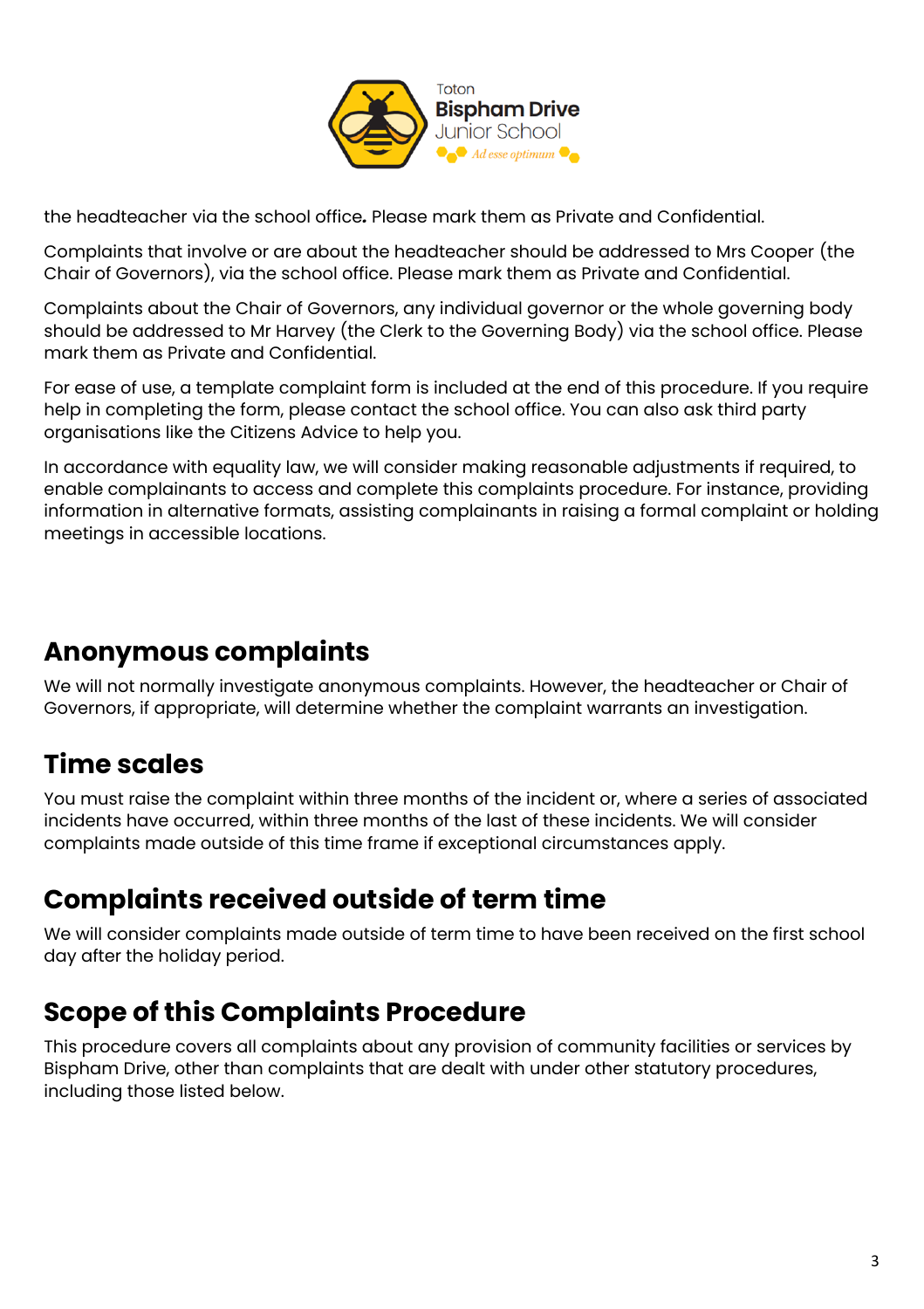

| <b>Exceptions</b>                                                                                                                        | Who to contact                                                                                                                                                                                                                                                              |
|------------------------------------------------------------------------------------------------------------------------------------------|-----------------------------------------------------------------------------------------------------------------------------------------------------------------------------------------------------------------------------------------------------------------------------|
| Admissions to schools<br>Statutory<br>assessments of<br><b>Special Educational</b><br><b>Needs</b><br>School reorganisation<br>proposals | Concerns about admissions, statutory assessments of<br>Special Educational Needs, or school reorganisation<br>proposals should be raised with Nottinghamshire County<br>Council.                                                                                            |
| Matters likely to<br>require a Child<br>Protection<br>Investigation                                                                      | Complaints about child protection matters are handled<br>under our child protection and safeguarding policy and<br>in accordance with relevant statutory guidance.                                                                                                          |
|                                                                                                                                          | If you have serious concerns, you may wish to contact<br>the local authority designated officer (LADO) who has<br>local responsibility for safeguarding or the Multi-Agency<br>Safeguarding Hub (MASH). LADO 0115-8041272 or MASH<br>0300 500 80 90                         |
| <b>Exclusion of children</b><br>from school*                                                                                             | Further information about raising concerns about<br>exclusion can be found at:<br>www.gov.uk/school-discipline-exclusions/exclusion<br><u>s</u> .                                                                                                                           |
|                                                                                                                                          | *complaints about the application of the behaviour<br>policy can be made through the school's complaints<br>procedure. Bispham Drive Behaviour Policy                                                                                                                       |
| Whistleblowing                                                                                                                           | We have an internal whistleblowing procedure for all our<br>employees, including temporary staff and contractors.                                                                                                                                                           |
|                                                                                                                                          | The Secretary of State for Education is the prescribed<br>person for matters relating to education for<br>whistleblowers in education who do not want to raise<br>matters direct with their employer. Referrals can be<br>made at: www.education.gov.uk/contactus.          |
|                                                                                                                                          | Volunteer staff who have concerns about our school<br>should complain through the school's complaints<br>procedure. You may also be able to complain direct to<br>the LA or the Department for Education (see link above),<br>depending on the substance of your complaint. |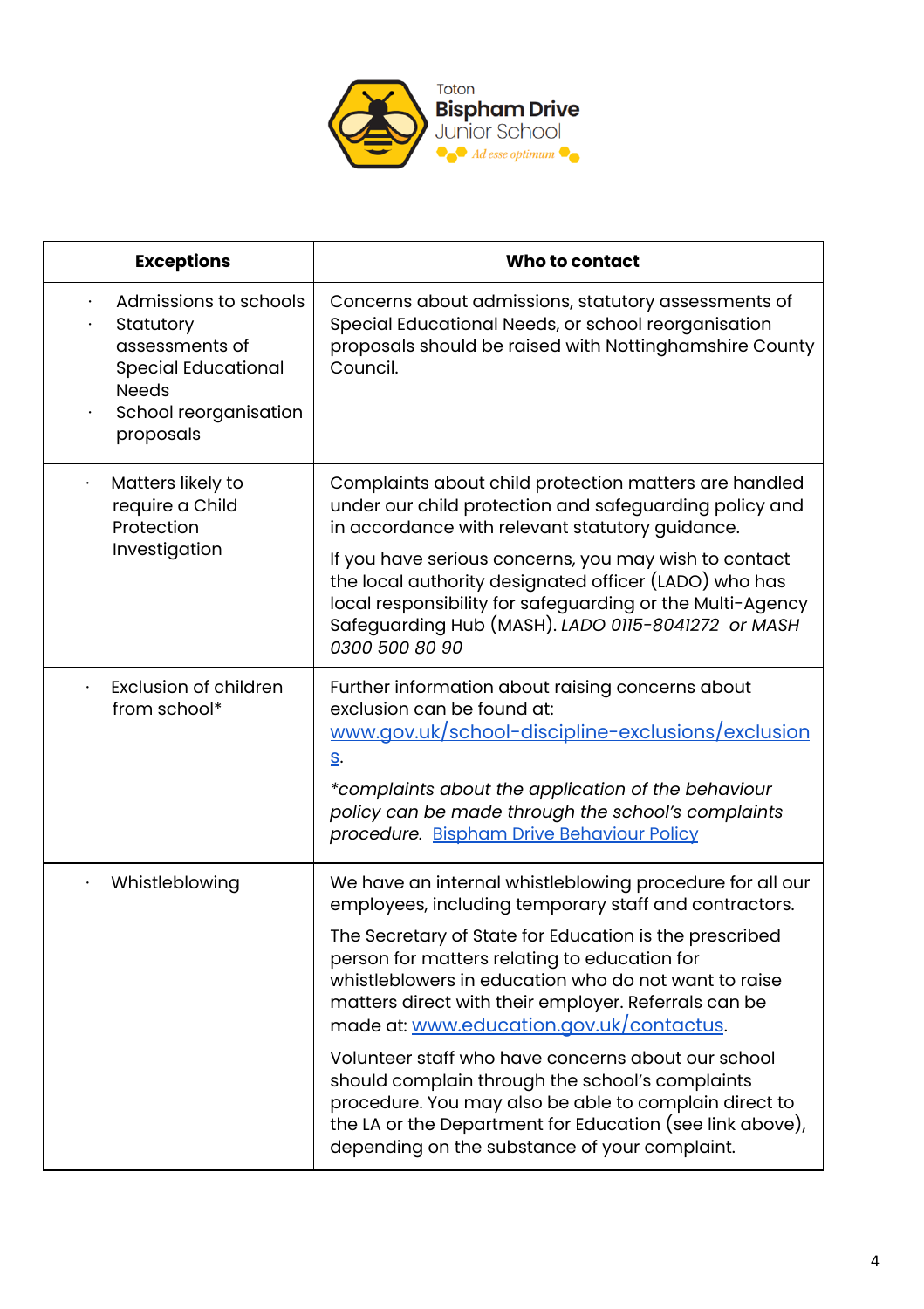

| $\cdot$ Staff grievances                                                                                                 | Complaints from staff will be dealt with under the<br>school's internal grievance procedures.                                                                                                                                                                                                                                     |
|--------------------------------------------------------------------------------------------------------------------------|-----------------------------------------------------------------------------------------------------------------------------------------------------------------------------------------------------------------------------------------------------------------------------------------------------------------------------------|
| $\cdot$ Staff conduct                                                                                                    | Complaints about staff will be dealt with under the<br>school's internal disciplinary procedures, if appropriate.<br>Complainants will not be informed of any disciplinary<br>action taken against a staff member as a result of a<br>complaint. However, the complainant will be notified<br>that the matter is being addressed. |
| Complaints about<br>$\bullet$<br>services provided by<br>other providers who<br>may use school<br>premises or facilities | Providers should have their own complaints procedure<br>to deal with complaints about service. Please contact<br>them direct.                                                                                                                                                                                                     |
| National Curriculum -<br>content                                                                                         | Please contact the Department for Education at:<br>www.education.gov.uk/contactus                                                                                                                                                                                                                                                 |

If other bodies are investigating aspects of the complaint, for example the police, local authority (LA) safeguarding teams or Tribunals, this may impact on our ability to adhere to the timescales within this procedure or result in the procedure being suspended until those public bodies have completed their investigations.

If a complainant commences legal action against Bispham Drive in relation to their complaint, we will consider whether to suspend the complaints procedure in relation to their complaint until those legal proceedings have concluded.

## **Resolving complaints**

At each stage in the procedure, wants to resolve the complaint. If appropriate, we will acknowledge that the complaint is upheld in whole or in part. In addition, we may offer one or more of the following:

- an explanation
- an admission that the situation could have been handled differently or better
- an assurance that we will try to ensure the event complained of will not recur
- $\cdot$  an explanation of the steps that have been or will be taken to help ensure that it will not happen again and an indication of the timescales within which any changes will be made
- $\cdot$  an undertaking to review school policies in light of the complaint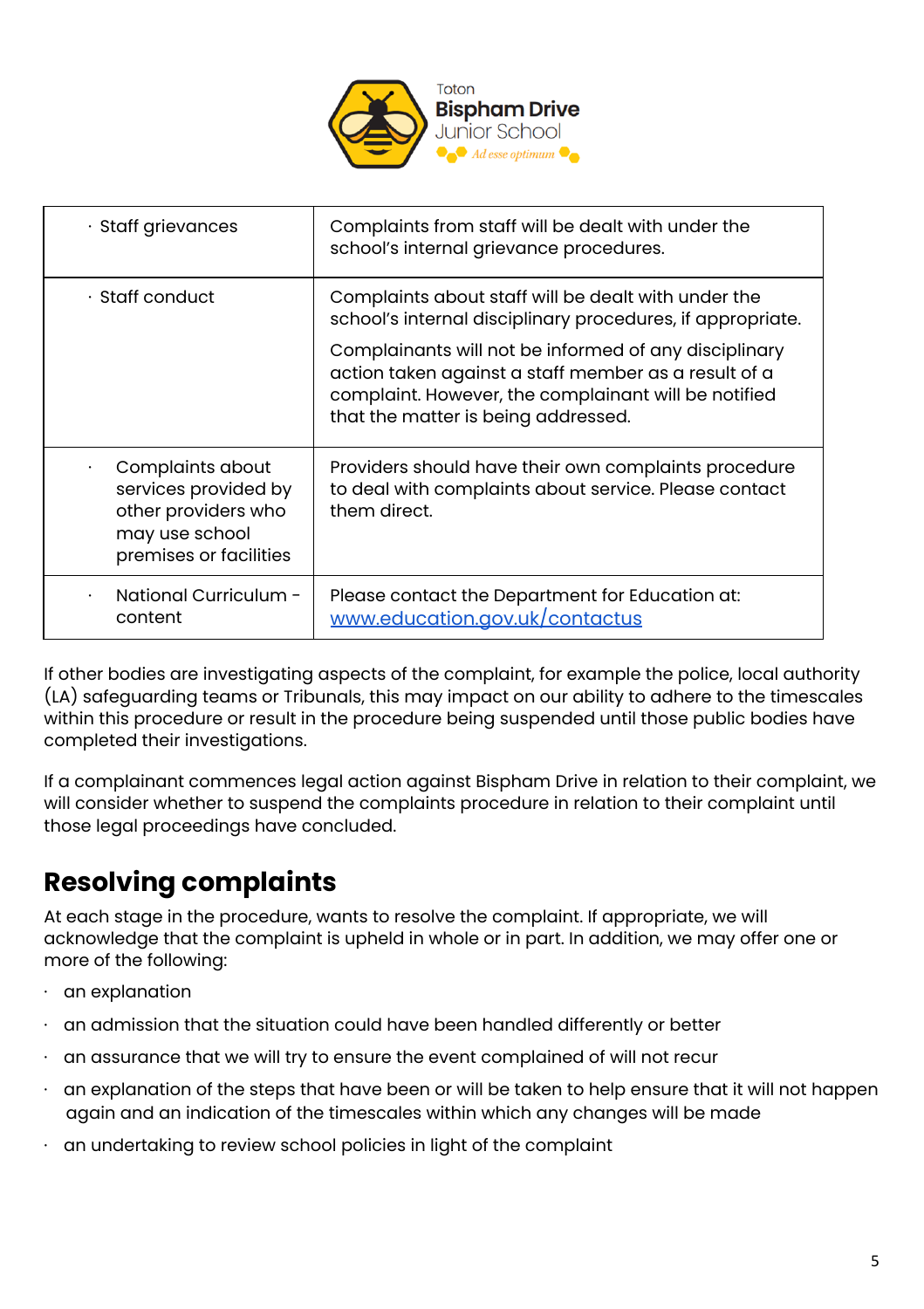

· an apology.

## **Withdrawal of a Complaint**

If a complainant wants to withdraw their complaint, we will ask them to confirm this in writing.

### **Stage 1**

Formal complaints must be made to the headteacher (unless they are about the headteacher), via the school office. This may be done in person, in writing (preferably on the Complaint Form), or by telephone.

The headteacher will record the date the complaint is received and will acknowledge receipt of the complaint in writing (either by letter or email) within 2 school days.

Within this response, the headteacher will seek to clarify the nature of the complaint, ask what remains unresolved and what outcome the complainant would like to see. The headteacher can consider whether a face to face meeting is the most appropriate way of doing this.

*Note: The headteacher may delegate the investigation to another member of the school's senior leadership team but not the decision to be taken.*

During the investigation, the headteacher (or investigator) will:

- $\cdot$  if necessary, interview those involved in the matter and/or those complained of, allowing them to be accompanied if they wish
- keep a written record of any meetings/interviews in relation to their investigation.

At the conclusion of their investigation, the headteacher will provide a formal written response within 10 school days of the date of receipt of the complaint.

If the headteacher is unable to meet this deadline, they will provide the complainant with an update and revised response date.

The response will detail any actions taken to investigate the complaint and provide a full explanation of the decision made and the reason(s) for it. Where appropriate, it will include details of actions Bispham Drive will take to resolve the complaint.

The headteacher will advise the complainant of how to escalate their complaint should they remain dissatisfied with the outcome of Stage 1.

If the complaint is about the headteacher, or a member of the governing body (including the Chair or Vice-Chair), a suitably skilled governor will be appointed to complete all the actions at Stage 1.

Complaints about the headteacher or member of the governing body must be made to the Clerk,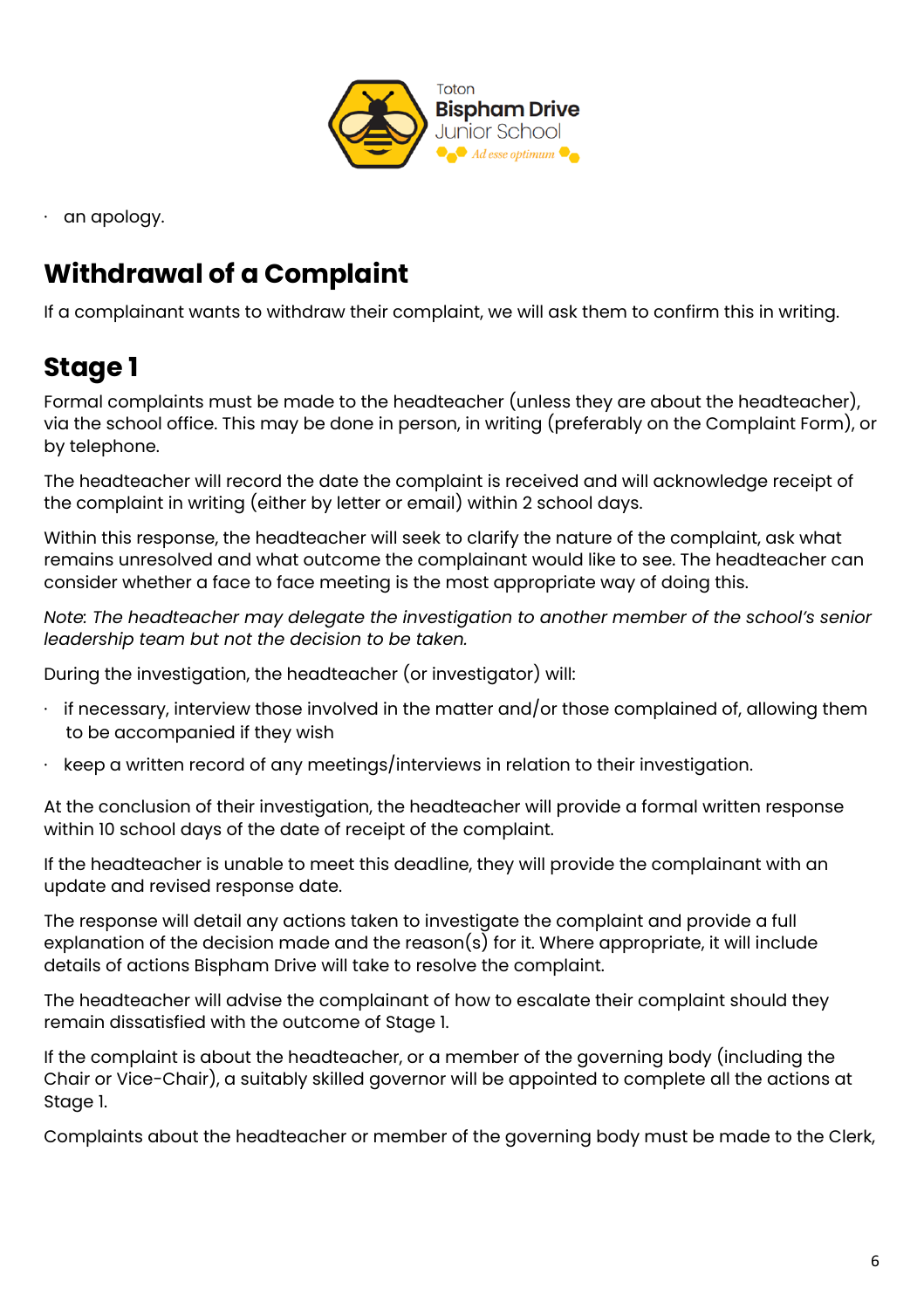

via the school office.

If the complaint is:

- jointly about the Chair and Vice Chair or
- the entire governing body or
- the majority of the governing body

Stage 1 will be considered by an independent investigator appointed by the governing body. At the conclusion of their investigation, the independent investigator will provide a formal written response.

#### **Stage 2**

If the complainant is dissatisfied with the outcome at Stage 1 and wishes to take the matter further, they can escalate the complaint to Stage 2 – a meeting with members of the governing body's complaints committee, which will be formed of the first three, impartial, governors available. This is the final stage of the complaints procedure.

A request to escalate to Stage 2 must be made to the Clerk, via the school office, within 5 school days of receipt of the Stage 1 response.

The Clerk will record the date the complaint is received and acknowledge receipt of the complaint in writing (either by letter or email) within 3 school days.

Requests received outside of this time frame will only be considered if exceptional circumstances apply.

The Clerk will write to the complainant to inform them of the date of the meeting. They will aim to convene a meeting within 20 school days of receipt of the Stage 2 request. If this is not possible, the Clerk will provide an anticipated date and keep the complainant informed.

If the complainant rejects the offer of three proposed dates, without good reason, the Clerk will decide when to hold the meeting. It will then proceed in the complainant's absence on the basis of written submissions from both parties.

The complaints committee will consist of at least three governors with no prior involvement or knowledge of the complaint. Prior to the meeting, they will decide amongst themselves who will act as the Chair of the Complaints Committee. If there are fewer than three governors from Bispham Drive available, the Clerk will source any additional, independent governors through another local school or through their LA's Governor Services team, in order to make up the committee. Alternatively, an entirely independent committee may be convened to hear the complaint at Stage 2.

The committee will decide whether to deal with the complaint by inviting parties to a meeting or through written representations, but in making their decision they will be sensitive to the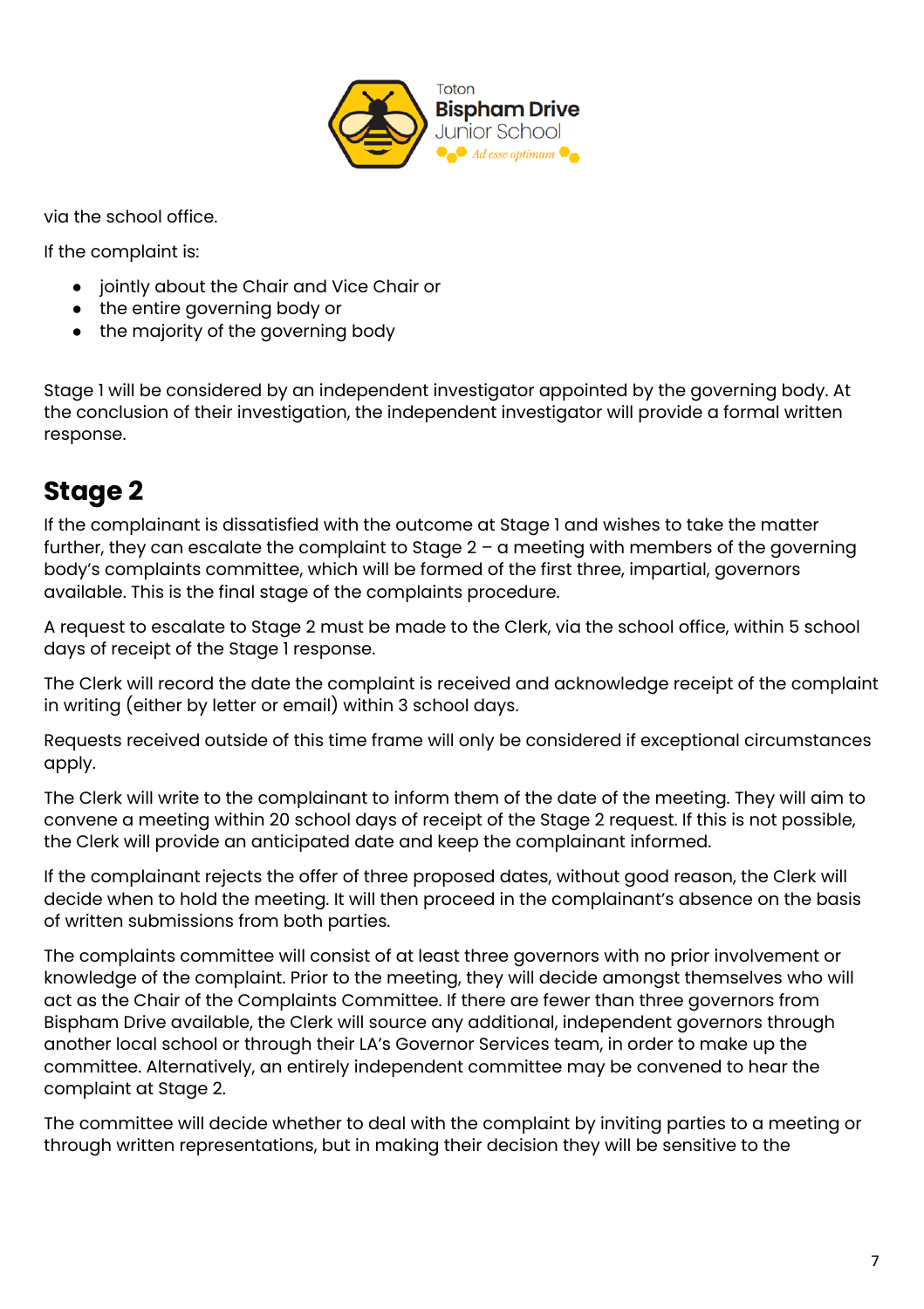

complainant's needs.

If the complainant is invited to attend the meeting, they may bring someone along to provide support. This can be a relative or friend. Generally, we do not encourage either party to bring legal representatives to the committee meeting. However, there may be occasions when legal representation is appropriate.

For instance, if a school employee is called as a witness in a complaint meeting, they may wish to be supported by union and/or legal representation.

*Note: Complaints about staff conduct will not generally be handled under this complaints procedure. Complainants will be advised that any staff conduct complaints will be considered under staff disciplinary procedures, if appropriate, but outcomes will not be shared with them.*

Representatives from the media are not permitted to attend.

At least 10 school days before the meeting, the Clerk will:

- · confirm and notify the complainant of the date, time and venue of the meeting, ensuring that, if the complainant is invited, the dates are convenient to all parties and that the venue and proceedings are accessible
- request copies of any further written material to be submitted to the committee at least 5 school days before the meeting.

Any written material will be circulated to all parties at least 3 school days before the date of the meeting. The committee will not normally accept, as evidence, recordings of conversations that were obtained covertly and without the informed consent of all parties being recorded.

The committee will also not review any new complaints at this stage or consider evidence unrelated to the initial complaint to be included. New complaints must be dealt with from Stage 1 of the procedure.

The meeting will be held in private. Electronic recordings of meetings or conversations are not normally permitted unless a complainant's own disability or special needs require it. Prior knowledge and consent of all parties attending must be sought before meetings or conversations take place. Consent will be recorded in any minutes taken.

The committee will consider the complaint and all the evidence presented. The committee can:

- $\cdot$  uphold the complaint in whole or in part
- $\cdot$  dismiss the complaint in whole or in part.

If the complaint is upheld in whole or in part, the committee will:

- $\cdot$  decide on the appropriate action to be taken to resolve the complaint
- · where appropriate, recommend changes to the school's systems or procedures to prevent similar issues in the future.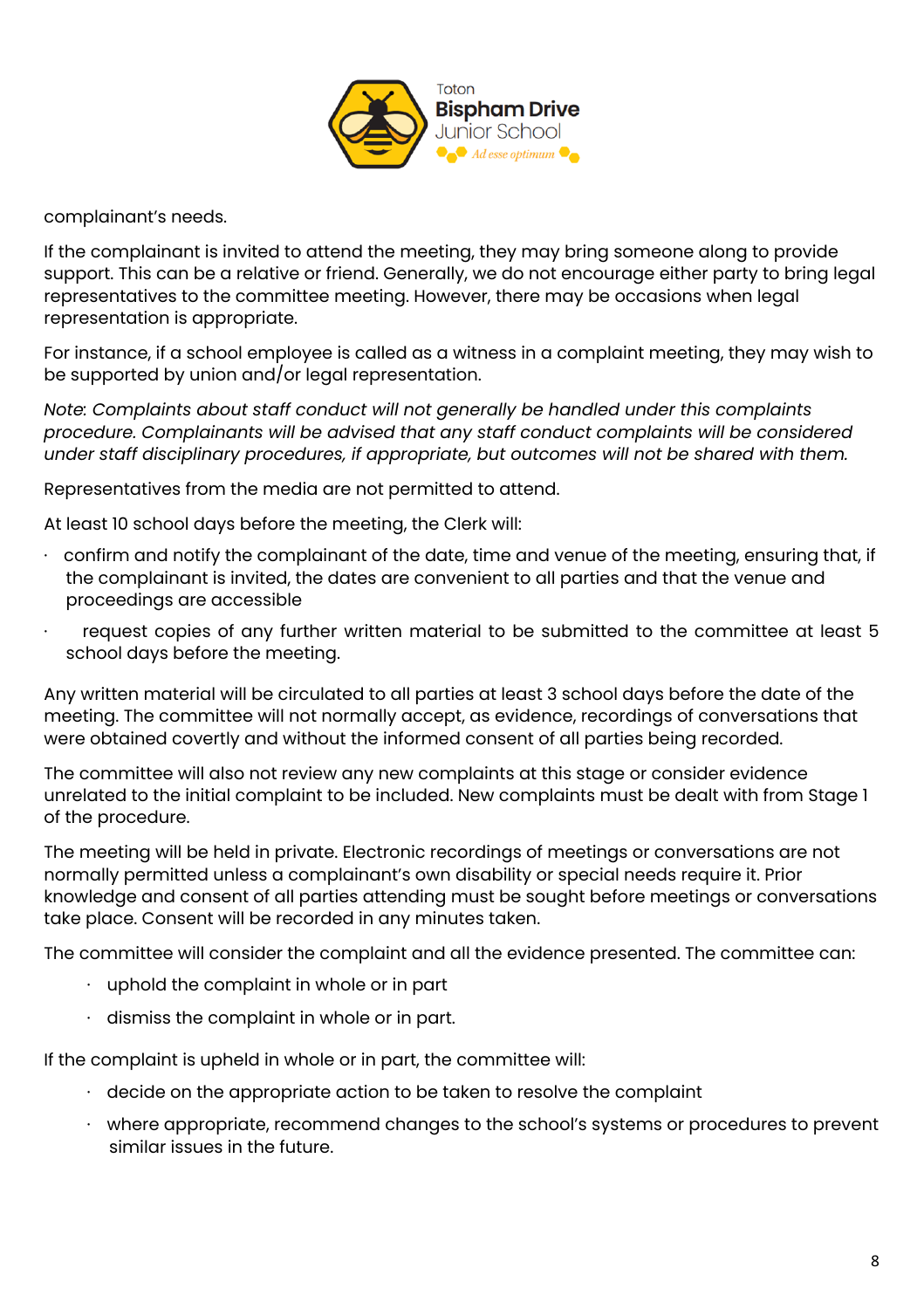

The Chair of the Committee will provide the complainant and Bispham Drive with a full explanation of their decision and the reason(s) for it, in writing, within 5 school days.

The letter to the complainant will include details of how to contact the Department for Education if they are dissatisfied with the way their complaint has been handled by Bispham Drive Junior School.

If the complaint is:

- · jointly about the Chair and Vice Chair or
- · the entire governing body or
- the majority of the governing body

Stage 2 will be heard by a committee of independent governors.

The response will detail any actions taken to investigate the complaint and provide a full explanation of the decision made and the reason(s) for it. Where appropriate, it will include details of actions Bispham Drive will take to resolve the complaint.

The response will also advise the complainant of how to escalate their complaint should they remain dissatisfied.

#### **Next Steps**

If the complainant believes the school did not handle their complaint in accordance with the published complaints procedure or they acted unlawfully or unreasonably in the exercise of their duties under education law, they can contact the Department for Education after they have completed Stage 2.

The Department for Education will not normally reinvestigate the substance of complaints or overturn any decisions made by Bispham Drive. They will consider whether Bispham Drive Junior School has adhered to education legislation and any statutory policies connected with the complaint.

The complainant can refer their complaint to the Department for Education online at: [www.education.gov.uk/contactus,](http://www.education.gov.uk/contactus) by telephone on: 0370 000 2288 or by writing to:

Department for Education Piccadilly Gate Store Street Manchester M1 2WD.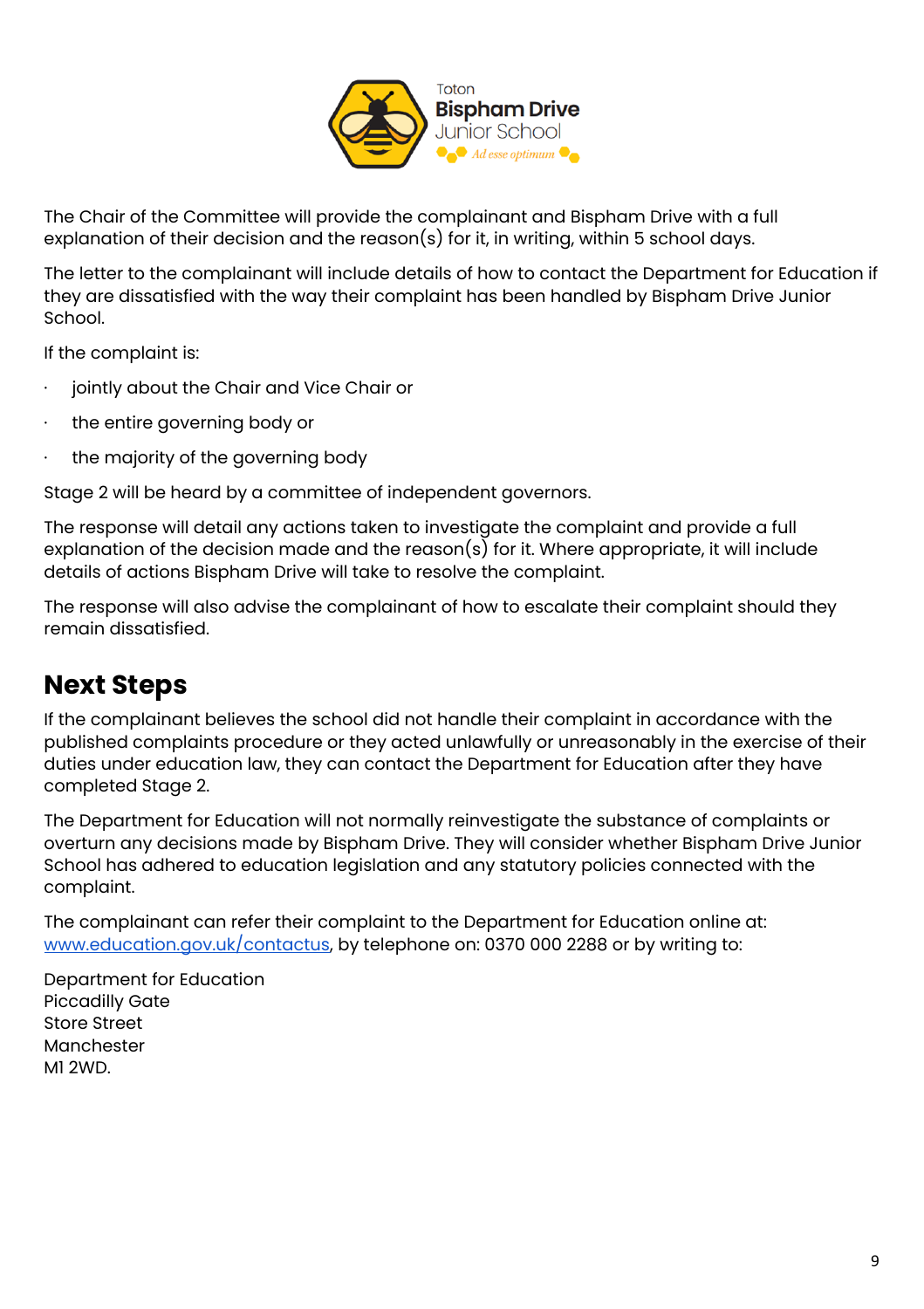

## **Complaint Form**

Please complete and return to Mrs Fitch, School Complaints Co-ordinator who will acknowledge receipt and explain what action will be taken.

| <b>Your name:</b>                                                                                              |
|----------------------------------------------------------------------------------------------------------------|
| <b>Pupil's name (if relevant):</b>                                                                             |
| Your relationship to the pupil (if relevant):                                                                  |
| <b>Address:</b>                                                                                                |
| <b>Postcode:</b>                                                                                               |
| Day time telephone number:<br><b>Evening telephone number:</b>                                                 |
| Please give details of your complaint, including whether you have spoken to<br>anybody at the school about it. |
|                                                                                                                |
|                                                                                                                |
|                                                                                                                |
|                                                                                                                |
|                                                                                                                |
|                                                                                                                |
|                                                                                                                |

٦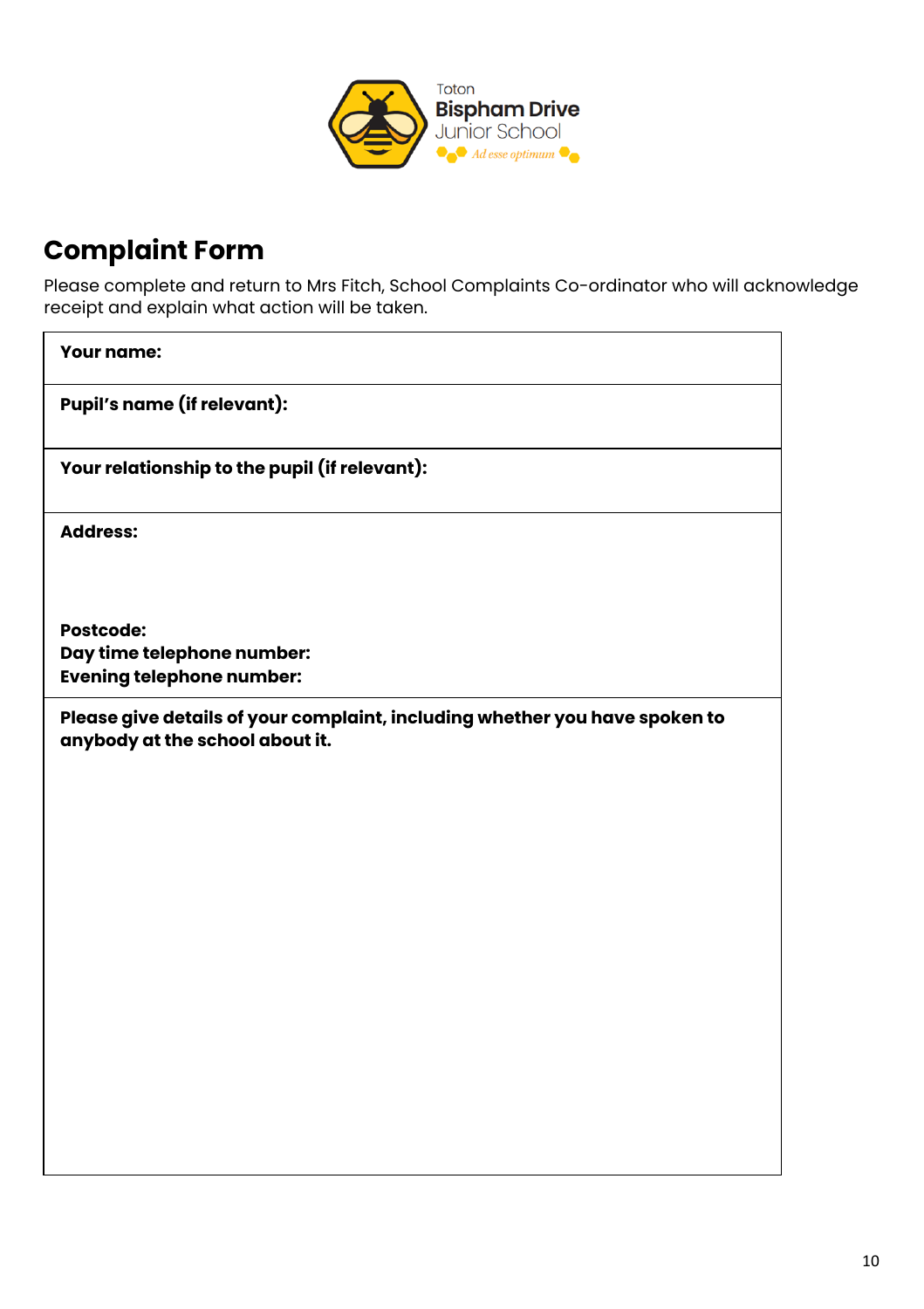

| What actions do you feel might resolve the problem at this stage? |  |  |
|-------------------------------------------------------------------|--|--|
|                                                                   |  |  |
|                                                                   |  |  |
|                                                                   |  |  |
|                                                                   |  |  |
|                                                                   |  |  |
|                                                                   |  |  |
|                                                                   |  |  |
| Are you attaching any paperwork? If so, please give details.      |  |  |
|                                                                   |  |  |
|                                                                   |  |  |
|                                                                   |  |  |
|                                                                   |  |  |
|                                                                   |  |  |
| Signature:                                                        |  |  |
| Date:                                                             |  |  |
| <b>Official use</b>                                               |  |  |
| Date acknowledgement sent:                                        |  |  |
| By whom:                                                          |  |  |
| <b>Complaint referred to:</b>                                     |  |  |
| Date:                                                             |  |  |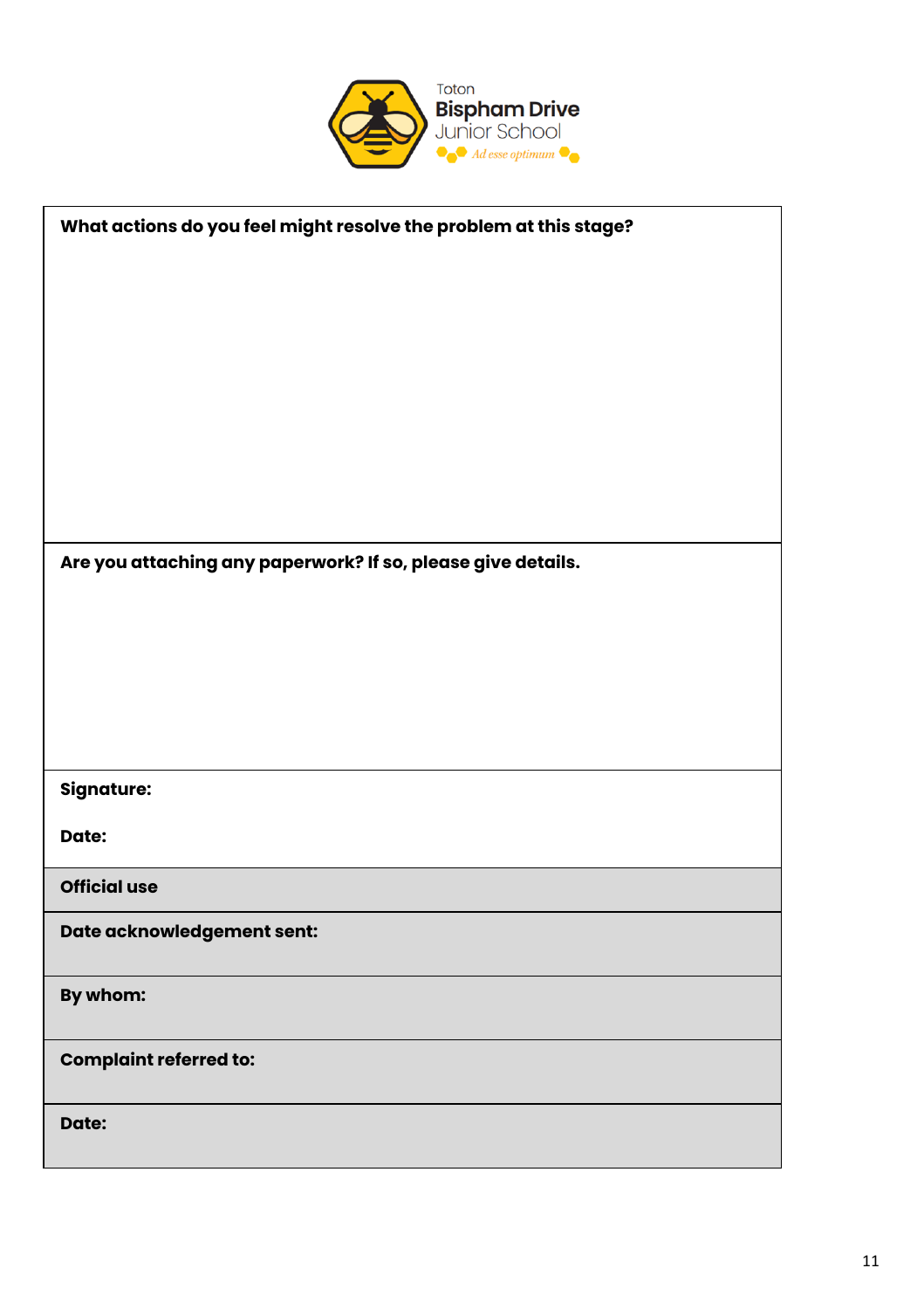

## **Roles and Responsibilities**

#### **Complainant**

The complainant will receive a more effective response to the complaint if they:

- $\cdot$  explain the complaint in full as early as possible
- · cooperate with the school in seeking a solution to the complaint
- respond promptly to requests for information or meetings or in agreeing the details of the complaint
- ask for assistance as needed
- treat all those involved in the complaint with respect
- $\cdot$  refrain from publicising the details of their complaint on social media and respect confidentiality.

#### **Investigator**

The investigator's role is to establish the facts relevant to the complaint by:

- providing a comprehensive, open, transparent and fair consideration of the complaint through:
	- o sensitive and thorough interviewing of the complainant to establish what has happened and who has been involved
	- o interviewing staff and children/young people and other people relevant to the complaint
	- o consideration of records and other relevant information
	- o analysing information
- · liaising with the complainant and the complaints co-ordinator as appropriate to clarify what the complainant feels would put things right.

The investigator should:

- · conduct interviews with an open mind and be prepared to persist in the questioning
- · keep notes of interviews or arrange for an independent note taker to record minutes of the meeting
- ensure that any papers produced during the investigation are kept securely pending any appeal
- be mindful of the timescales to respond
- · prepare a comprehensive report for the headteacher or complaints committee that sets out the facts, identifies solutions and recommends courses of action to resolve problems.

The headteacher or complaints committee will then determine whether to uphold or dismiss the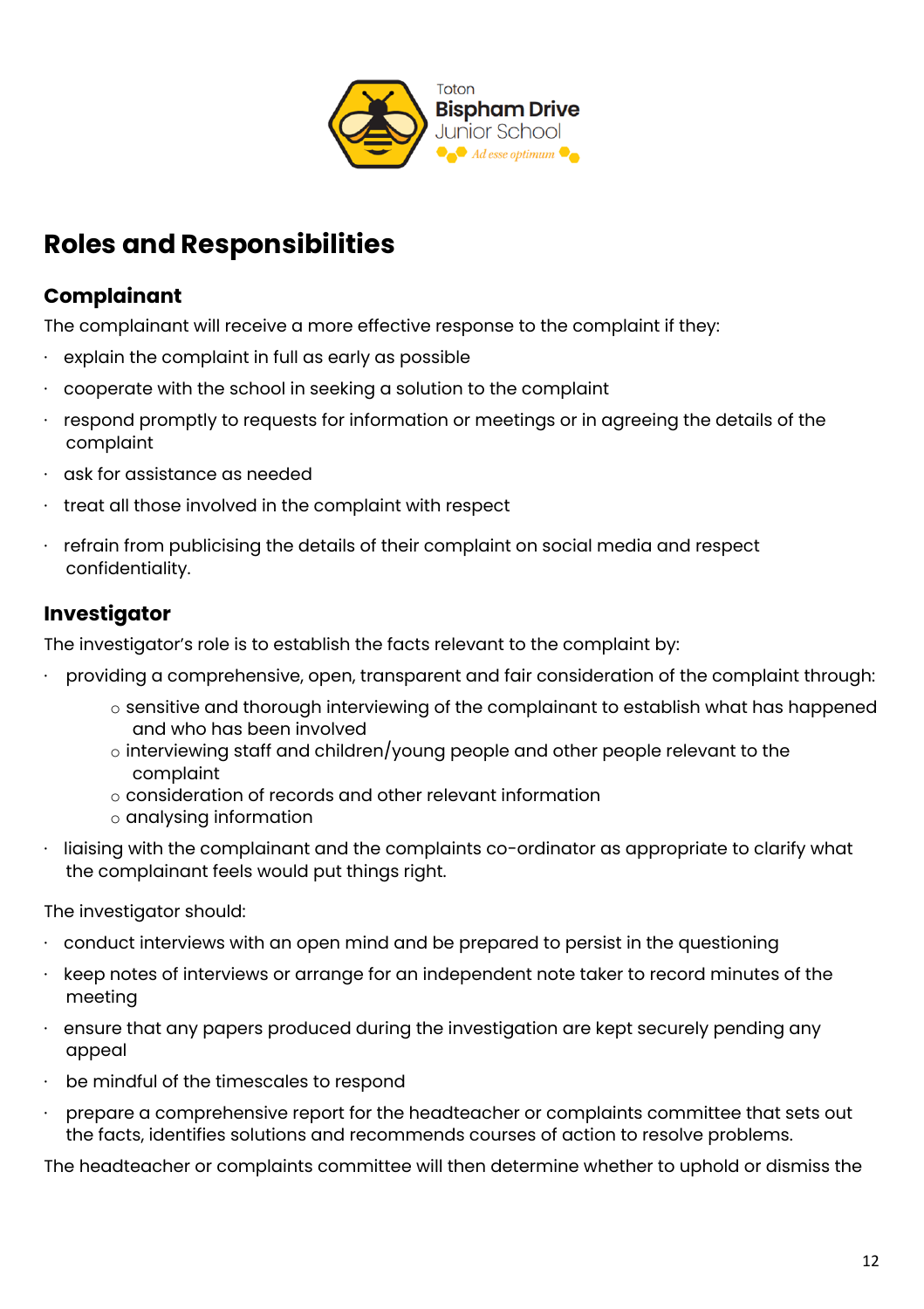

complaint and communicate that decision to the complainant, providing the appropriate escalation details.

#### **Complaints Co-ordinator**

The complaints co-ordinator should:

- ensure that the complainant is fully updated at each stage of the procedure
- · liaise with staff members, headteacher, Chair of Governors, Clerk and LAs (if appropriate) to ensure the smooth running of the complaints procedure
- · be aware of issues regarding:
	- o sharing third party information
	- o additional support. This may be needed by complainants when making a complaint including interpretation support or where the complainant is a child or young person
- · keep records.

#### **Clerk to the Governing Body**

The Clerk is the contact point for the complainant and the committee and should:

- $\cdot$  ensure that all people involved in the complaint procedure are aware of their legal rights and duties, including any under legislation relating to school complaints, education law, the Equality Act 2010, the Freedom of Information Act 2000, the Data Protection Act (DPA) 2018 and the General Data Protection Regulations (GDPR)
- set the date, time and venue of the meeting, ensuring that the dates are convenient to all parties (if they are invited to attend) and that the venue and proceedings are accessible
- · collate any written material relevant to the complaint (for example; stage 1 paperwork, school and complainant submissions) and send it to the parties in advance of the meeting within an agreed timescale
- record the proceedings
- circulate the minutes of the meeting
- notify all parties of the committee's decision.

#### **Committee Chair**

The committee's chair, who is nominated in advance of the complaint meeting, should ensure that:

- $\cdot$  both parties are asked (via the Clerk) to provide any additional information relating to the complaint by a specified date in advance of the meeting
- $\cdot$  the meeting is conducted in an informal manner, is not adversarial, and that, if all parties are invited to attend, everyone is treated with respect and courtesy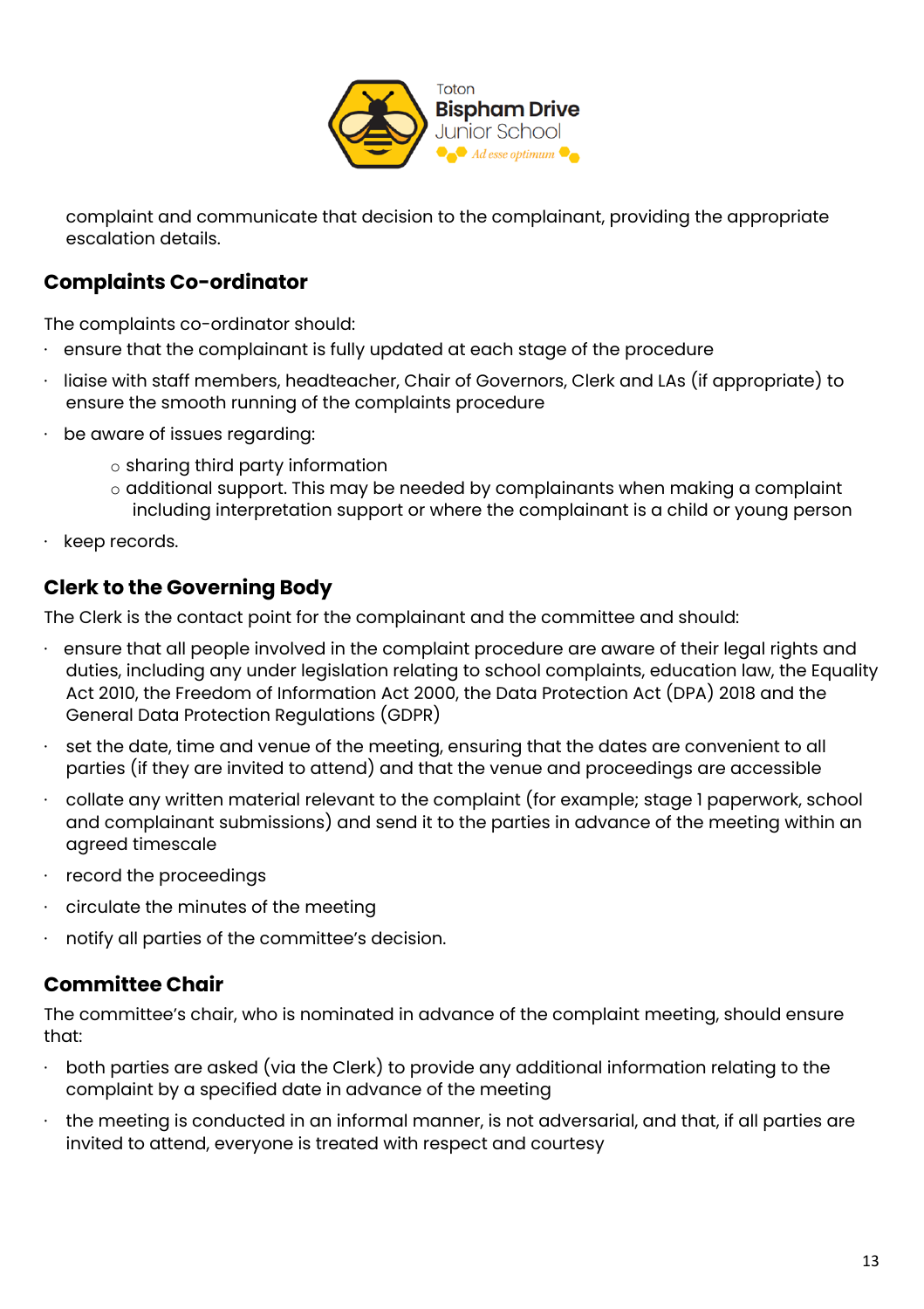

- $\cdot$  complainants who may not be used to speaking at such a meeting are put at ease. This is particularly important if the complainant is a child/young person
- the remit of the committee is explained to the complainant
- written material is seen by everyone in attendance, provided it does not breach confidentiality or any individual's rights to privacy under the DPA 2018 or GDPR.

If a new issue arises it would be useful to give everyone the opportunity to consider and comment upon it; this may require a short adjournment of the meeting

- $\cdot$  both the complainant and the school are given the opportunity to make their case and seek clarity, either through written submissions ahead of the meeting or verbally in the meeting itself
- the issues are addressed
- key findings of fact are made
- the committee is open-minded and acts independently
- · no member of the committee has an external interest in the outcome of the proceedings or any involvement in an earlier stage of the procedure
- the meeting is minuted
- · they liaise with the Clerk (and complaints co-ordinator, if the school has one).

#### **Committee Member**

Committee members should be aware that:

· the meeting must be independent and impartial, and should be seen to be so

No governor may sit on the committee if they have had a prior involvement in the complaint or in the circumstances surrounding it.

the aim of the meeting should be to resolve the complaint and achieve reconciliation between the school and the complainant

We recognise that the complainant might not be satisfied with the outcome if the meeting does not find in their favour. It may only be possible to establish the facts and make recommendations.

· many complainants will feel nervous and inhibited in a formal setting

Parents/carers often feel emotional when discussing an issue that affects their child.

 $\cdot$  extra care needs to be taken when the complainant is a child/young person and present during all or part of the meeting

Careful consideration of the atmosphere and proceedings should ensure that the child/young person does not feel intimidated.

The committee should respect the views of the child/young person and give them equal consideration to those of adults.

If the child/young person is the complainant, the committee should ask in advance if any support